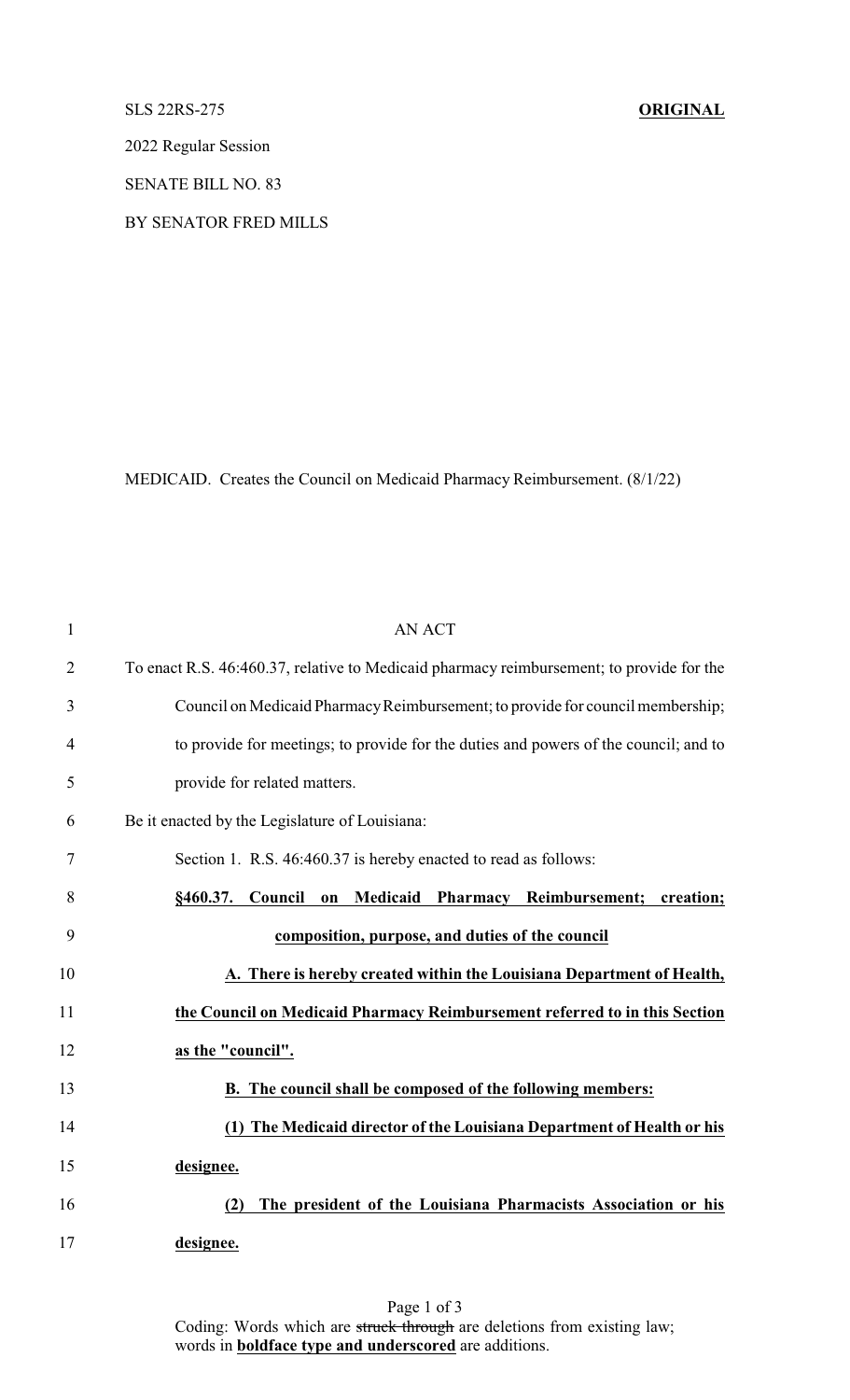| 1              | (3) The president of the Louisiana Independent Pharmacies Association               |
|----------------|-------------------------------------------------------------------------------------|
| $\overline{2}$ | or his designee.                                                                    |
| 3              | (4) A representative of the Louisiana Alliance of Retail Pharmacies                 |
| 4              | appointed by the executive director of the Louisiana Retailers Association.         |
| 5              | (5) The president of the National Association of Chain Drug Stores or               |
| 6              | his designee.                                                                       |
| 7              | (6) One pharmacist appointed by the chairman of the Senate Committee                |
| 8              | on Health and Welfare.                                                              |
| 9              | (7) One pharmacist appointed by the chairman of the House Committee                 |
| 10             | on Health and Welfare.                                                              |
| 11             | Three licensed pharmacists appointed by the Louisiana Board of<br>(8)               |
| 12             | Pharmacy who are not currently serving on the board. The board shall strive         |
| 13             | to ensure its appointments demonstrate race, gender, ethnic, and geographical       |
| 14             | diversity.                                                                          |
| 15             | C.(1) Members of the council provided for in Paragraphs (B)(1) through              |
| 16             | (B)(5) of this Section shall serve a term commensurate with their tenure in the     |
| 17             | qualifying office. Appointed members of the council provided for in Paragraphs      |
| 18             | (B)(6) through (B)(8) of this Section shall serve at the pleasure of the appointing |
| 19             | authority. Designees of members shall serve at the pleasure of the designating      |
| 20             | member not to exceed the term of the designating member.                            |
| 21             | (2) Six members shall constitute a quorum for the transaction of all                |
| 22             | business. The members shall elect a chairperson and vice chair whose duties         |
| 23             | shall be established by the council. The member elected to serve as chairperson     |
| 24             | shall fix a time and place for regular meetings of the council, which shall meet    |
| 25             | at least quarterly. The council shall establish policies and procedures necessary   |
| 26             | to carry out its duties.                                                            |
| 27             | (3) Members of the council shall serve without compensation.                        |
| 28             | The secretary shall designate the appropriate staff to provide<br>(4)               |
| 29             | support to the council and supply data regarding Medicaid pharmacy claims to        |